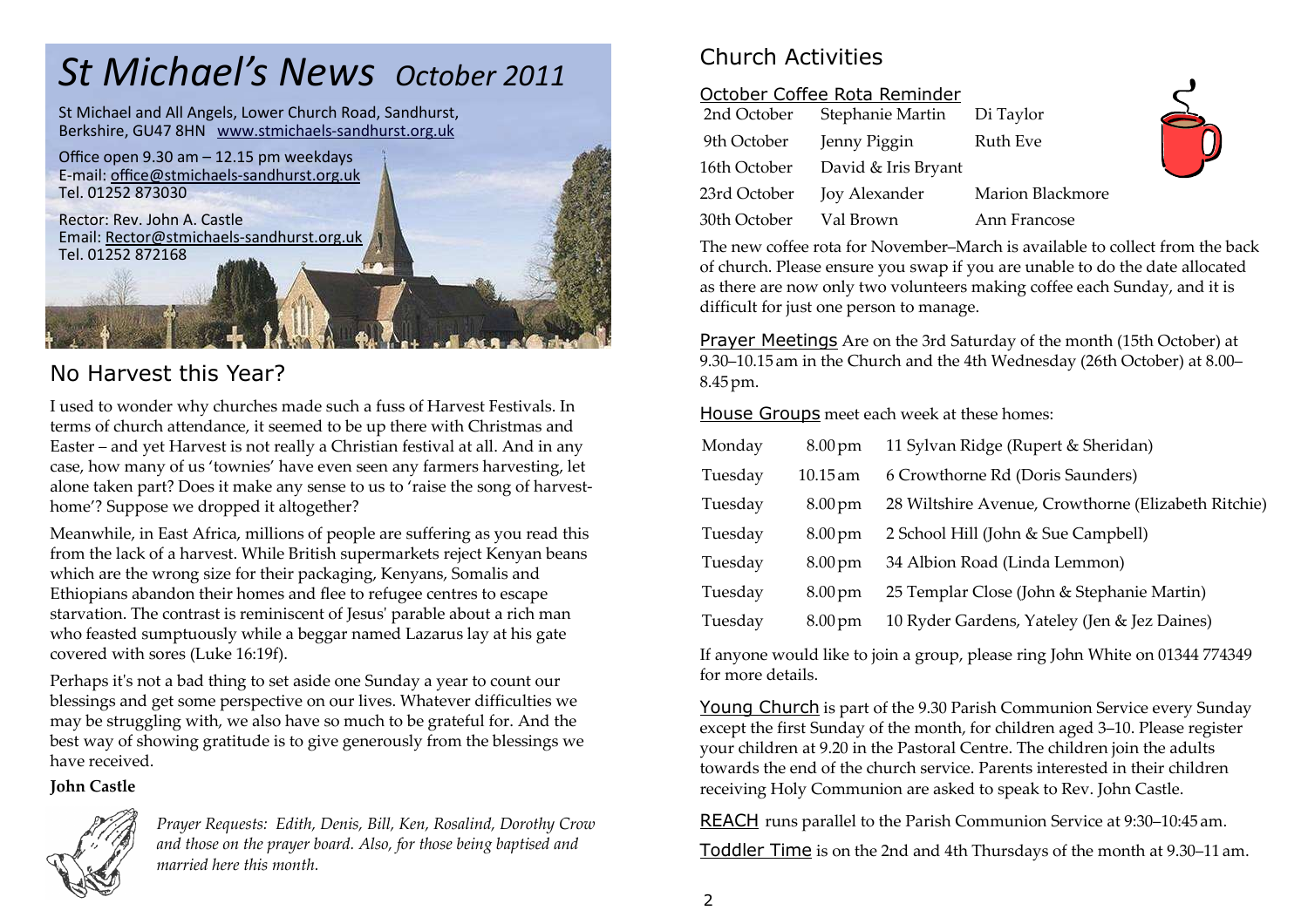# Our new Youth Worker

Dear Readers,

My name is Kylie Garrill; I was born into a Christian family, attending The Salvation Army in Bedford, where I grew up. Appointed as your new Youth Worker at St Michael's, I am taking this opportunity to provide a few details about my life and experiences so far...



Since the age of 16, I have worked with children from early years through to young adults in both formal and more relaxed settings, most recently at two youth groups that provided opportunities for personal development using activities that engaged and challenged individuals.

In the past, I studied Educational Studies at University, however, recently I felt the calling to apply to Moorlands College of Christian Training and Teaching, where I have started a degree in Applied Theology and Youth Work. In addition to my formal education, I have qualifications in music, including Grade 8 Piano.

Although I grew up in a Christian environment and have always known God, I fully gave my heart to Him only a few years ago. As a practising Christian, I am still young; although I wish to leave you with an encouraging thought...Whilst studying Acts 3:1–12, I prayed:

'I have no silver or gold to share, I cannot heal sickness and pain, but what I can do is share the knowledge and love of you Lord! Amen!'

See you soon, and God Bless, Kylie x

2nd Saturday Club Please can you spare some time to join us, 9:30–12:00, on the second Saturday of the month, for maintenance of the church and Pastoral Centre? We have a number of jobs to do on the church, Pastoral Centre and in the churchyard; the next meetings are 8th October, 12th November and 10th December.



Contact myself, John Campbell, on 01344 776655 or Rupert on 01344 777137.

#### Harvest Festival, Sunday 9th October

 As in previous years the gifts of food will be donated to **Feed the Children,**  which has a depot in Twyford. Please will you bring dried pasta, pulses (peas, beans, lentils), rice, salt, sugar, dried fruit instead of fresh produce.

*(Continued on page 5)* 

3

# Living Faith

St Michael's Church, Sandhurst, is part of the Church of England Diocese of Oxford

We subscribe to the Diocese of Oxford's LIVING FAITH VISION, which seeks to express the prioritiesof the church at the parish level.

Please take a few minutes to think about these different priorities, and consider how you as an individual and we as a church can live out this vision more effectively.

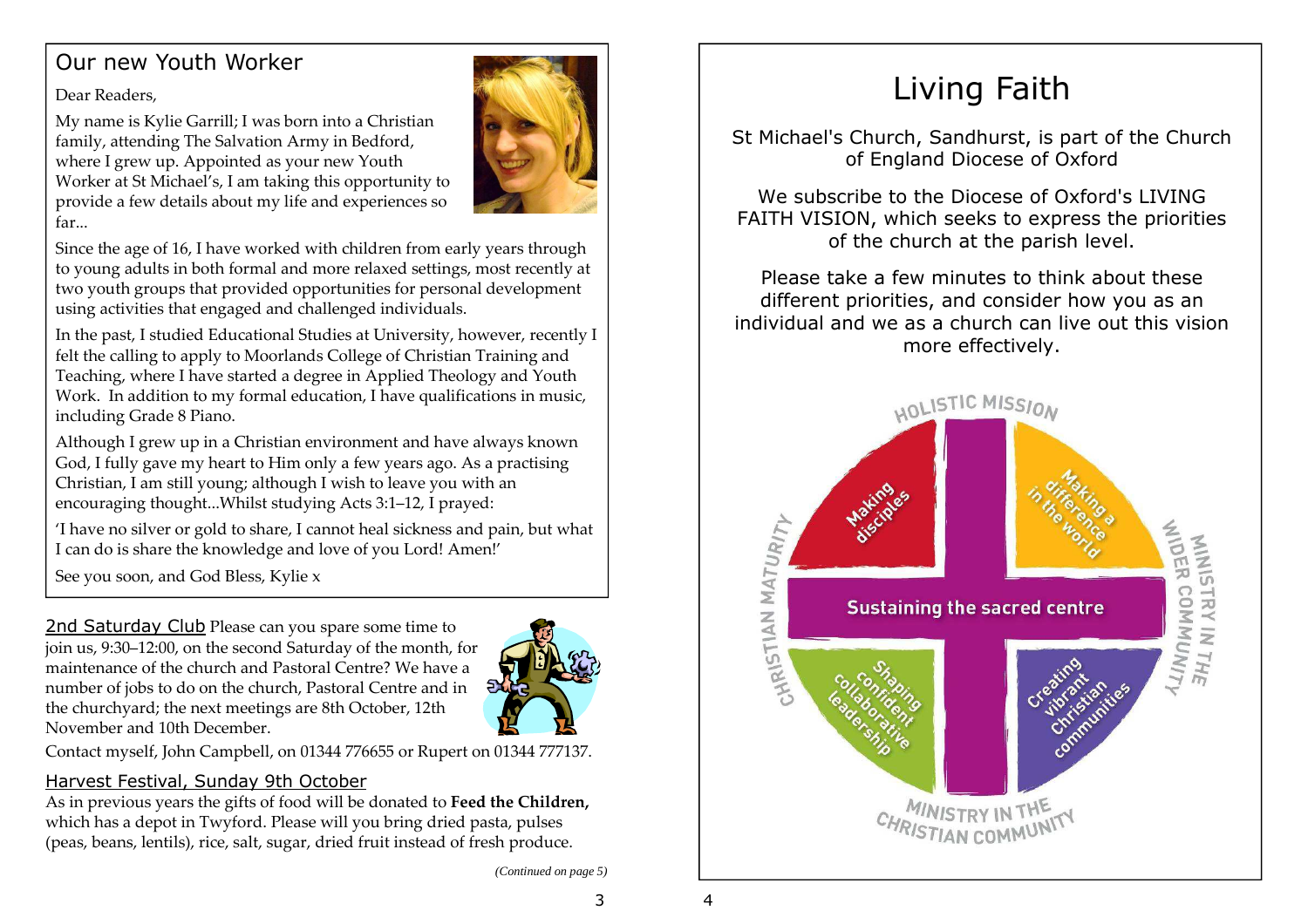## Do you care about marriage?

The Berkshire branch of Explore began in this parish ten years ago and seeks to enable young people in local schools to explore how marriage really works, so that they are better equipped to make their own choices about family life in the future. Volunteers can help in a number of ways, including being willing once or twice a year to go into schools (not their local ones!) and be interviewed about their own experiences of married life. If you would like to know more please come along to an informal and informative evening looking at the work and future of Explore in and around Berkshire on Friday 14th October 2011, 7.30pm–9.30pm at Wokingham Town Hall. The evening includes: light refreshments, presentations on our work and some fundraising.

RSVP: 07786 704473 or theresa.explore@yahoo.co.uk or Liz Percival 01344 779658.

#### *(Continued from page 3)*

Janet and Peter Pilbeam have once again kindly offered to deliver the food to the depot. Any fresh produce that we receive will be given to Sandhurst Day Centre. There will also be gift-aid envelopes available in church for donations to Feed the Children.

#### Children Receiving Communion

It is no longer necessary for children to be confirmed before they can receive holy communion. We have a scheme in place, approved by the Bishop of Reading, for children to be prepared to receive communion, if that is their wish and their parents and the parish priest agree that they are ready to do so. Preparation includes ensuring that they have an understanding of the Christian faith and of the meaning of holy communion appropriate for their age, and in practice this will involve some teaching and the use of a workbook.

The first step is to have a word with the Rector, John Castle. Several parents have recently enquired, and it would be useful to undertake the preparation of all children concerned together. You are welcome to register an interest by e-mail to rector@stmichaels-sandhurst.org.uk, or phone 01252 872168.

Church Flowers. Please ring Jennie (01344 775881) for information if you wish to help arranging the church flowers. Thank you.

#### **Stamps**

We still value *your* used stamps which *do* raise money for good causes! Keep them coming – Thank you.



5

#### Blue Envelopes

 Please use the gift aid envelopes for even small amounts of cash if you are a tax payer and have paid enough tax to do so. This is free money from the government and worth doing because it all adds up!

#### 100 Club Draw

The winners of the August 100 Club draw held on 4 September 2011 were:

1st Prize: Mrs C Pocock No 119 £20 2nd Prize Mrs J Kave No 69 £10 3rd Prize Mrs I Hulbert No 63 £5 £34 has been passed to church funds. Rosemary Dobson

#### Sandhurst Silver Band in concert at St Michael's, 22nd October

 Our very own town band, which is now a Championship Section band, will be giving a concert at St Michael's on Saturday 22nd October at 7.30pm. A varied and interesting programme will include a solo by John Castle and will last two hours, including a refreshment interval. All proceeds will be split between St Michael's and the Band fund. Tickets will be £7.50 (adults) and £4 (concessions), available from the Parish Office.

#### Church Fundraising

 If you would like to organise a fundraising event for the church or make a suggestion, please contact John White (01344 774349) or Jan King, via the Parish Office, 01252 873030.

#### The Coffee Spot needs help

 The Coffee Spot in Sandhurst is run by the Sandhurst Churches and provides a unique opportunity to meet people from across the area and from all different backgrounds. The initiative is made possible by volunteers working with a staff member each day. Each volunteer is asked to help for just two hours at a time of day that suits them, serving at the counter, washing up, and being a friendly face for the customers.

To remain effective, the operation needs more people to be available – either on a regular basis or able to be called upon when gaps appear on the normal rota. If you are interested please contact Janet Pilbeam on 01252 871386, and Janet will happily discuss with you what commitment is expected.

There are also opportunities for some paid hours for students and young people, for example, a couple of hours after school in the week.

The Coffee Spot is a great resource shared between the churches, and presents a friendly space for people to enjoy some good refreshment. Yet it is more than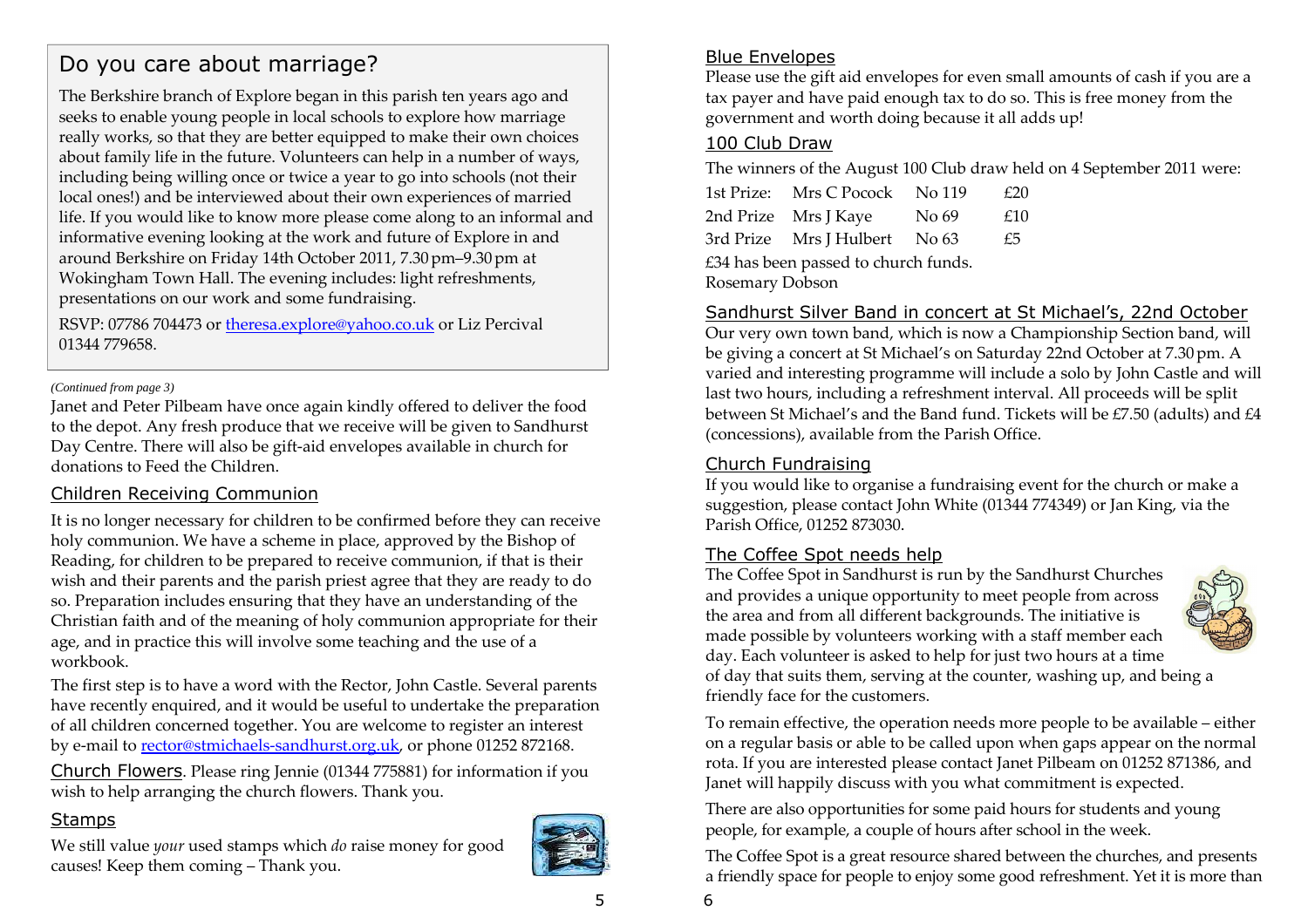that – it is a place where people are genuinely valued and relationships are important. We pray that in this place the love of God is manifest and time will seem to stand still; that people will have the opportunity to encounter God.

Fairtrade Christmas Market. We are having a 'Taste of Christmas' on Friday November 11th in the evening, with lots of Fairtrade stalls. The stalls

will be selling gifts for all ages, clothes, wooden toys, jewellery, and even some new ready-made meals whichuse Fairtrade products. Sam Hunt, deputy head of Sandhurst School, is bringing a stall of goods from Malawi, which the school supports. We will also have information on Fairtrade Gold. The RISC shop in Reading is having a stall. There will be chocolate and wine tasting. Too good to miss! Home-made mincemeat and miniature Christmas cakes will be on sale. Entrance just £1. Time 7.30-9.30 pm. Refreshments will be available.



#### Newsletter by email

 Did you know that you can receive future editions of this newsletter by email? These are in colour and are normally sent out a few days before the paper copy is available. To opt in to this scheme please contact PCC member David Hunt david.hunt@bcs.org.uk.



"That cloud looks like Mrs. Cheezeeder complaining about my hymn selections. That cloud over there looks like Mr. Barkwell complaining about the budget for youth ministry. That other cloud looks like Mrs. Lintcatcher complaining about the women's fellowship meetings ..."

Christmas Cards

*Derek Palmer has made some Christmas Cards depicting a wintery scene of the Church and these are available to buy at £3.00 for a pack of ten. All proceeds of sale are donated to church funds for the benefit of the St.Michaelʹs Church and its supported charities. Look out for the list at the back of the church where you can order your cards or alternatively call in at the parish office or ring Derek Palmer 01344 772678.* 



Newsletter Deadlines. Please send your items for the November Newsletter to the church office (Admin\_Support@StMichaels-Sandhurst.org.uk) by 17th October. Many thanks, Betty.

### Regular Activities at the Pastoral Centre

Rainbows meet on Tuesdays: 5.00–6.00 pm (5–7 year olds).

Guides meet on Tuesdays: 6.30–8.30pm (10–14 year olds).

Line Dancing takes place each Monday evening in the hall from 7.00 pm. £5 includes raffle. Just come along and have fun. Tea and coffee available or bring your own drinks. Ring Sue or Arron for information (01344 485097).

Pilates takes place in the large upper room most days and evenings. Ring Carl on 01344 762712 for more information.

Zumba with Tiffany, Wednesdays, 6.00-7.00 pm, Seeby Hall, £5 per class. Latin-inspired dance fitness class – feel the music and let loose! No need to book, just come along and join the party!

*(Continued on page 10)* 

*Courtesy, Christianity Today* 

8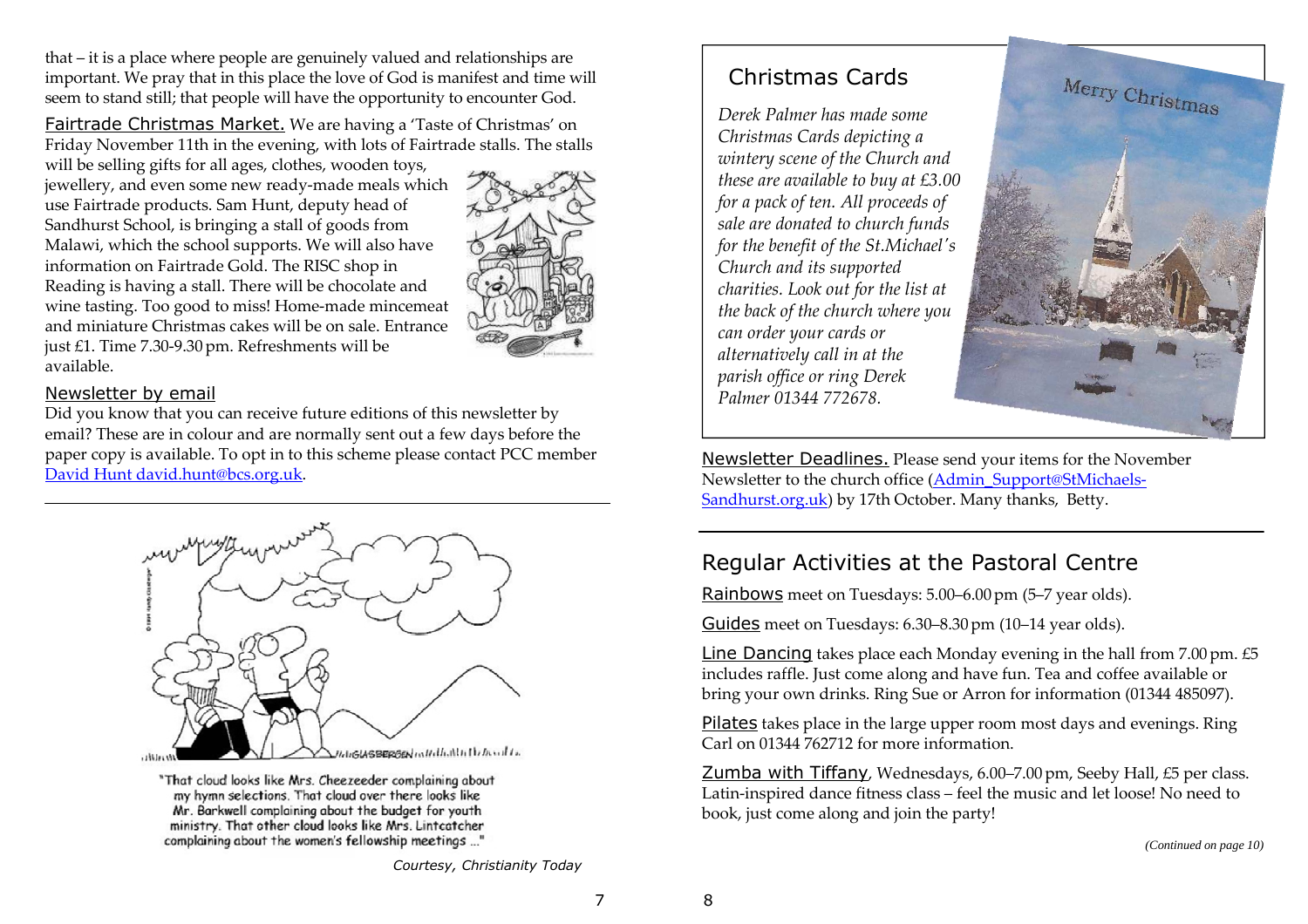# CMS update

*Each month the Church Mission Society (CMS) – http://www.cms-uk.org/ – sends out an email about its work throughout theworld. This is taken from the September email.* 

**Uganda** – in Kiwoko, northern Uganda, CMS worked with the local hospital to equip it to deal with a potential outbreak of the highly contagious disease ebola. As it turned out, the outbreak did not materialise, but the experience was very valuable.

Also in **Uganda** – 23 young women were rescued from the effects of war and given the chance of education and employment in the future. Janet, who serves as provincial children's worker for the Church of Uganda, helped raise enough funds to pay for a year of school fees for these young women. They had all suffered trauma from pointless war, but now have hope.

**Bangaldesh –** Thanks to CMS partners at the Ekota project (a Bangladeshi social support organisation), a young women in Dhaka was rescued from an abusive marriage and given the resources to

*Photo: Church of Uganda* 



Twenty-four young women in Uganda now have hope.

start a new life away from her abusers. Her husband had throw her out of the house when he had been unable to extract more dowry form his wife's family.

**Nepal** – more than 40 people living with HIV were given the skills and tools they need to earn a living in a society where HIV sufferers are widely feared and rejected. The work in Nepal was led by a CMS mission partner, Bhibin S, who has worked to make AIDS awareness and ministry a priority for the churches in Nepal. Through his efforts, people with HIV have been trained in candle making, sewing, animal husbandry and small shop management, all in partnership with local churches. 'People living with HIV are not only looking for love and compassion, but for equal opportunity and dignity,' he said. Bhibin is head of Grace Community Services (GCS) at the National Churches Fellowship of Nepal.

#### *(Continued from page 8)*

Zumbatomic after-school classes, 4.00pm on Thursdays – the crazy-cool dance fitness workout for kids aged 4–12 yrs. Packed with choreographed routines to music like hip-hip, reggaeton and cumbia, Zumbatomic classes increase focus and self-confidence, boost metabolism and improve coordination. For more information contact Beth on 07976 231896 or go to www.zumbawithbeth.co.uk.

Zumba with Beth. Latin America's dance craze is so infectious you wonʹt realise you're exercising! Easy-to-follow dance moves to energising music, you can tone your body and lose weight in no time! Suitable for all ages and fitness levels –  $6.30 \text{ pm}$  on Thursdays, £5 a class! Contact Beth for more information on 07976231896 or go to www.zumbawithbeth.co.uk .

# Church finances

This Month, **August**, we had an overall income of £8,093 against expenditure of £13,307, which is not good. Year-to-date income is £100,412 against expenditure of £114,203, which is not good. Our monthly budget income is less than planned. Our monthly budget expenditure is less than planned. We have a current Notable Operating Loss of -£13,792. Our overall position for the year is of serious concern, action is urgently required.

| Income indicators     | Expenditure indictors |  | Overall |
|-----------------------|-----------------------|--|---------|
| <b>Planned Giving</b> | Ministry expenses     |  |         |
| Collections           | Operating expenses    |  |         |
| <b>PCC Fees</b>       | Property costs        |  |         |
| Property Income       | Staff costs           |  |         |

Note: This represents current cash flow and excludes the Gift Day giving which has now been allocated designated fund totalling £10,948. We still need to address committed regular giving.

Key: income and expenditure

- Significantly less than planned ( $>=$  92%  $>=$  .5% target)
- Slightly less than planned (<98% >=92% target)
- On target (>=98% of target)

10